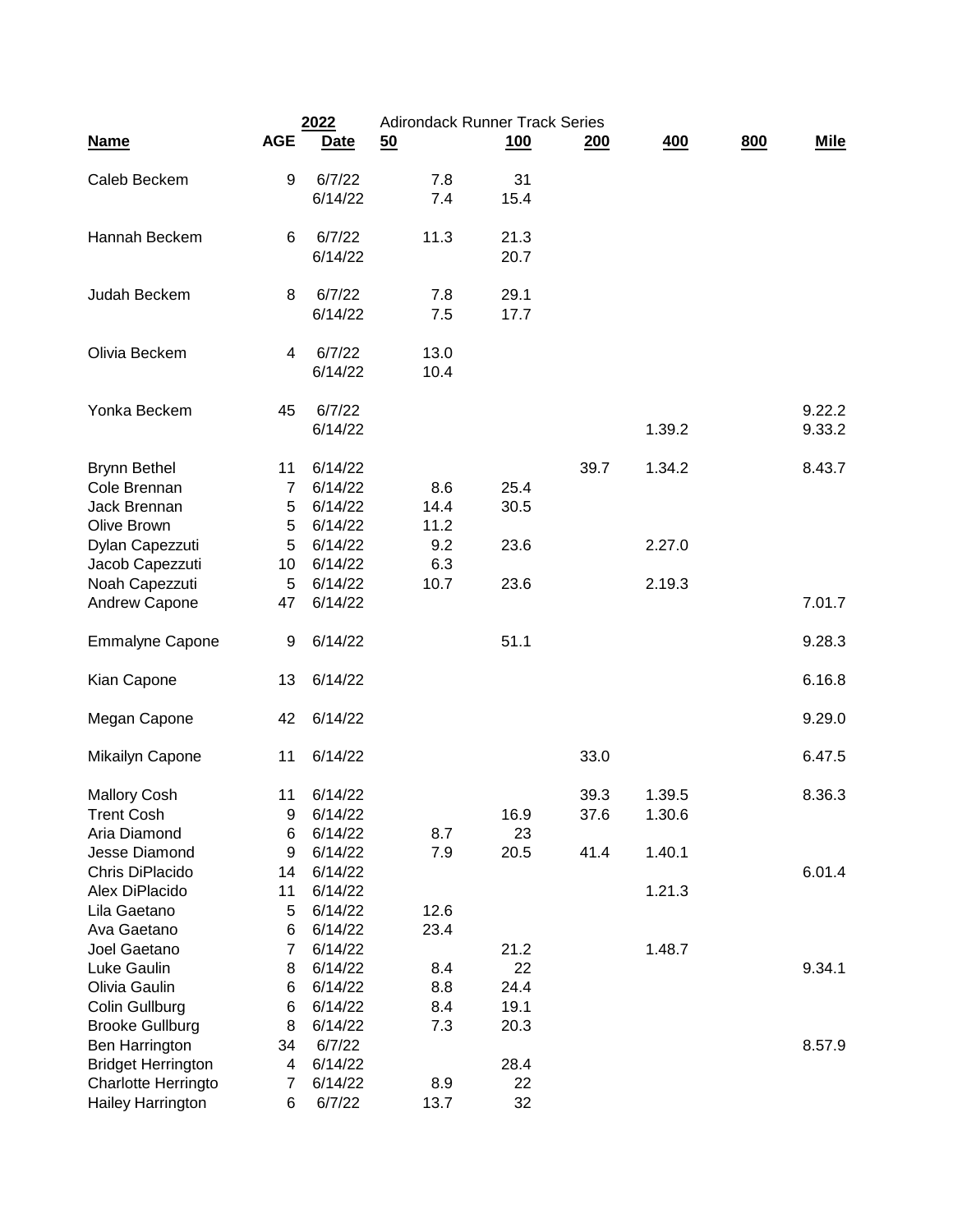| Jackson Howk           | $\overline{7}$ | 6/7/22  | 11.7 | 17.3 |        |        |        |        |
|------------------------|----------------|---------|------|------|--------|--------|--------|--------|
| Jennie Howk            | 41             | 6/7/22  |      |      |        |        |        | 8.41.7 |
| Holby Jones            |                | 6/14/22 |      |      |        |        |        | 8.12.3 |
| Ava Kissane            | 6              | 6/14/22 | 9.3  | 19.7 |        |        |        |        |
| Eli Loucks             | 5              | 6/14/22 | 12.6 |      |        |        |        |        |
| <b>Blaire Loveland</b> | 5              | 6/14/22 | 10.4 | 28   |        |        |        |        |
| Lydia Loveland         | $\overline{7}$ | 6/14/22 | 8.0  | 23   |        |        |        |        |
| Carter Mengo           | 9              | 6/14/22 | 6.7  | 15.2 |        |        |        |        |
| <b>Tyler Mengo</b>     | 10             | 6/14/22 | 6.1  | 16.4 |        |        |        |        |
| Liam May               | 11             | 6/14/22 | 6.6  | 15.6 |        |        |        |        |
| Ryan May               | 9              | 6/14/22 | 6.5  | 17.4 |        |        |        | 8.12.4 |
| Lauren McDonald        | 10             | 6/14/22 | 7.5  | 18   | 38.8   |        |        |        |
| <b>Marcus</b>          | 9              | 6/14/22 | 6.7  |      |        |        |        |        |
|                        |                |         |      |      |        |        |        |        |
| Dani Miller            | 6              | 6/14/22 | 8.0  | 21.6 |        |        |        |        |
| <b>Dominic Miller</b>  | 11             | 6/14/22 | 6.7  | 17.5 |        |        |        |        |
| Justine Moore          | 39             | 6/14/22 |      |      |        |        |        | 8.09.1 |
| Novella Moore          | 4              | 6/7/22  | 13.3 | 45.5 |        |        |        |        |
|                        |                | 6/14/22 | 16.1 | 28   |        |        |        |        |
|                        |                |         |      |      |        |        |        |        |
| Ella Morrill           | 12             | 6/14/22 | 6.4  | 15.6 | 36.9   |        |        |        |
| J J Olden              | 6              | 6/14/22 | 8.8  | 21.8 |        | 2.58.8 |        |        |
| <b>Tarah Olden</b>     | 11             | 6/14/22 | 7.0  | 15.7 |        |        |        |        |
| Ti Olden               | 14             | 6/14/22 |      |      |        | 1.27.3 | 4.07.6 |        |
| Shamus Olden           | 15             | 6/14/22 |      |      |        |        | 3.41.1 |        |
| Andrew Orta            | 6              | 6/14/22 | 22.2 |      |        |        |        |        |
| Alex Peck              | 5              | 6/14/22 | 7.8  | 19.7 |        | 1.52.1 |        |        |
| <b>Cameron Peck</b>    | 10             | 6/14/22 |      |      | 33.0   | 1.23.2 |        |        |
| Jill Pederson          | 71             | 6/7/22  |      |      |        | 2.28.9 |        | 9.46.9 |
| Lee Pelton             | 6              | 6/14/22 | 8.2  | 21.5 |        |        |        |        |
| Lukka Podell           | 6              | 6/14/22 | 15.4 | 21.4 | 43.0   | 1.37.1 |        |        |
| Millie Podell          | 4              | 6/14/22 | 11.0 | 26.5 | 1.05.1 |        |        |        |
| <b>Tim Portuese</b>    | 13             | 6/14/22 |      |      |        |        |        | 7.48.6 |
| Alex Portuese          | 1              | 6/14/22 | 32.2 |      |        |        |        |        |
| <b>Andrew Portuese</b> | 11             | 6/14/22 | 6.1  | 16.3 |        |        |        |        |
| <b>Marcus Portuese</b> |                |         |      |      |        |        |        |        |
|                        | 9              | 6/14/22 | 6.7  | 17.2 |        |        |        |        |
| Jasper Robertson       | 6              | 6/14/22 | 7.4  | 18.7 |        |        |        |        |
| Miles Robertson        | 9              | 6/14/22 | 6.6  | 16.6 | 38.5   |        |        |        |
| Mark Schachner         | 67             | 6/7/22  |      |      |        |        |        | 8.14.7 |
|                        |                | 6/14/22 |      |      |        |        |        | 7.48.7 |
| Beny Scialabba         | 3              | 6/14/22 | 10.6 | 35   |        |        |        |        |
| George Scialabba       | 5              | 6/14/22 | 8.4  | 21.1 |        |        |        |        |
| <b>Abby Snell</b>      | 40             | 6/7/22  |      |      |        | 2.06.9 |        |        |
|                        |                |         |      |      |        |        |        |        |
| <b>Andrew Snell</b>    | 48             | 6/7/22  |      |      |        |        |        | 7.13.9 |
| Daniel Snell           | 5              | 6/7/22  |      | 21.1 |        | 2.06.9 |        |        |
|                        |                |         |      |      |        |        |        |        |